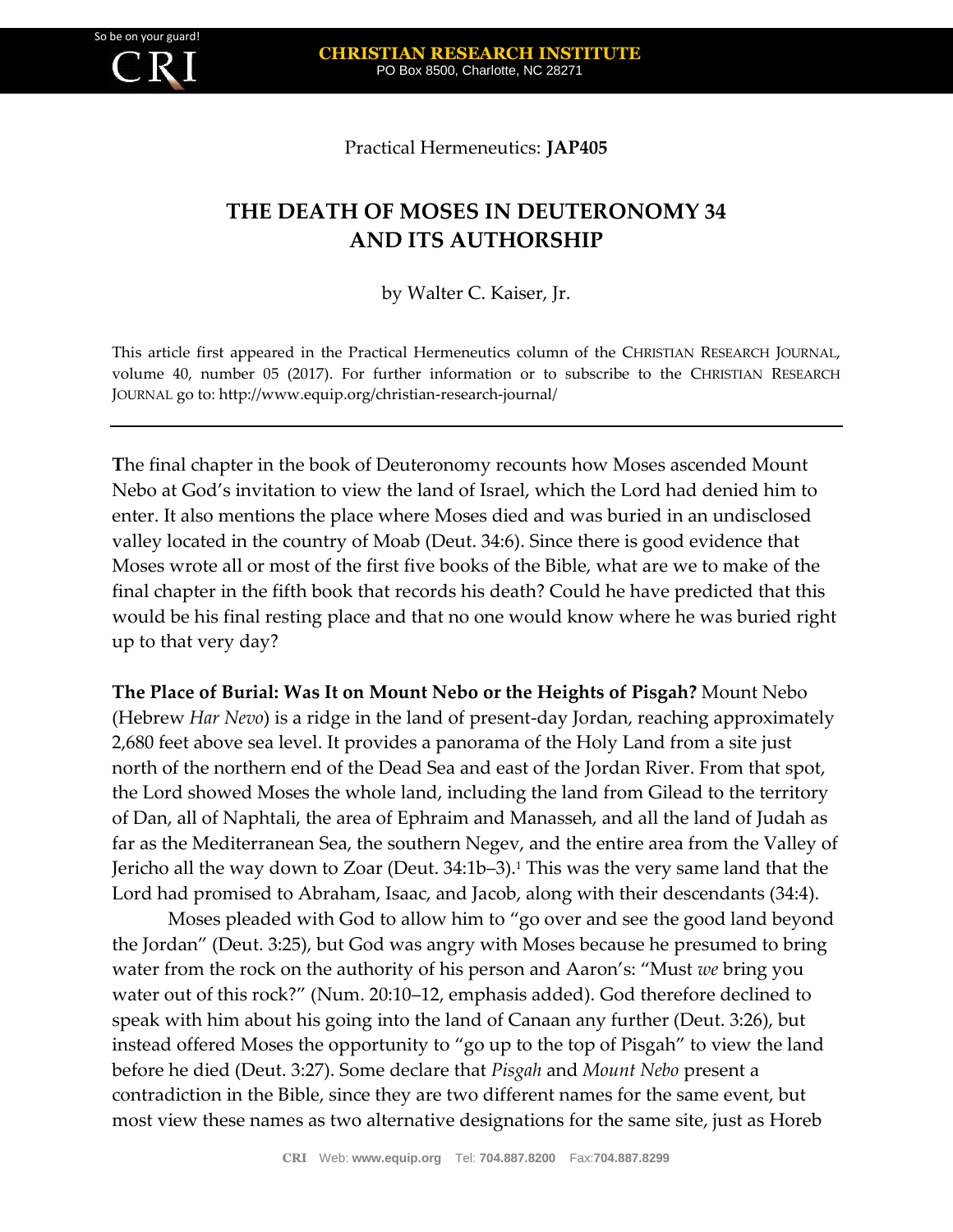and Sinai are dual names for the same site. The highest peak on Nebo is Pisgah, usually identified with the peak of Ras es-Siaghah, on the west side of Nebo.

**Did Moses Write the Whole Pentateuch?** Some have argued that Moses wrote or, in some cases, dictated the entirety of the first five books of the Old Testament including a prophecy about his own death in Deuteronomy 34. Indeed, both the Jewish sage Philo of Alexandria (ca. 20 BC–AD 50) and the Jewish historian Josephus Flavius (ca. AD 37–100) believed that Moses wrote the account of his own death. Josephus claimed that Moses did this "lest they [the people of Israel] should venture to say that, because of his extraordinary virtue, he went to God."<sup>2</sup> The Talmud tractate *Baba Bathra* (14b), however, more plausibly assigns the last eight verses of Deuteronomy 34 to Joshua's hand.

The argument for Moses composing his own prewritten posthumous notice of death becomes even more complicated, for he would have needed to describe his death as a prophecy, which is not how it is presented in the text. Instead, it is cast as a regular historical account of what happened. Moreover, Moses also would have needed to have known by revelation the added facts of what would take place subsequent to his burial; that is, that no one knew the location of his burial plot even "to this day" (Deut. 34:6). There was also another fact that Moses would have needed to be revealed to him: the number of days the mourning and lamentation for him would extend (34:8). However, Scripture presents both of these facts as if they were straightforward descriptions of what took place. There is no indication that any of these truths came from the hand of the Lord as predictions or prophecies.

Added to this discussion is the realization that several of the expressions make little or no sense if placed in the mouth of Moses as a prose description of what happened. For example, phrases such as "to this day" (Deut. 34:6), "since then no prophet has arisen" (34:10), and "no one has ever shown the mighty power or performed the awesome deeds that Moses did in the sight of all Israel" (34:12) would not be suitable speech for a man as humble as Moses. It is better coming from the lips of someone such as his understudy Joshua. In fact, Moses' modesty never allowed him to put himself forward. This can be seen in his refusal to take any credit for the dividing of the Red Sea or in the construction of the tabernacle. Self-promotion was not in keeping with Moses' character or his understanding of God and His works on behalf of Israel.

Therefore, it is for these reasons that the ancient Jews held the view that Joshua, Moses' understudy, was the one who was authorized by the Spirit of God to add such "post-Mosaica" comments as they appear in this text of Deuteronomy 34. The evidence that is generally cited for such a claim is found in Joshua 24:26: "And Joshua recorded these things in the Book of the Law of God." A reference to the Book of the Law is a clear allusion to the work Moses accomplished as he wrote the first five biblical books of Genesis through Deuteronomy.

Moreover, the verb in 34:6 is singular; it does not read "*they* buried him." Consequently, it could, perhaps, be translated impersonally: "One buried him"; or, better still, it was "the Lord who buried him." That the grave was in an unknown